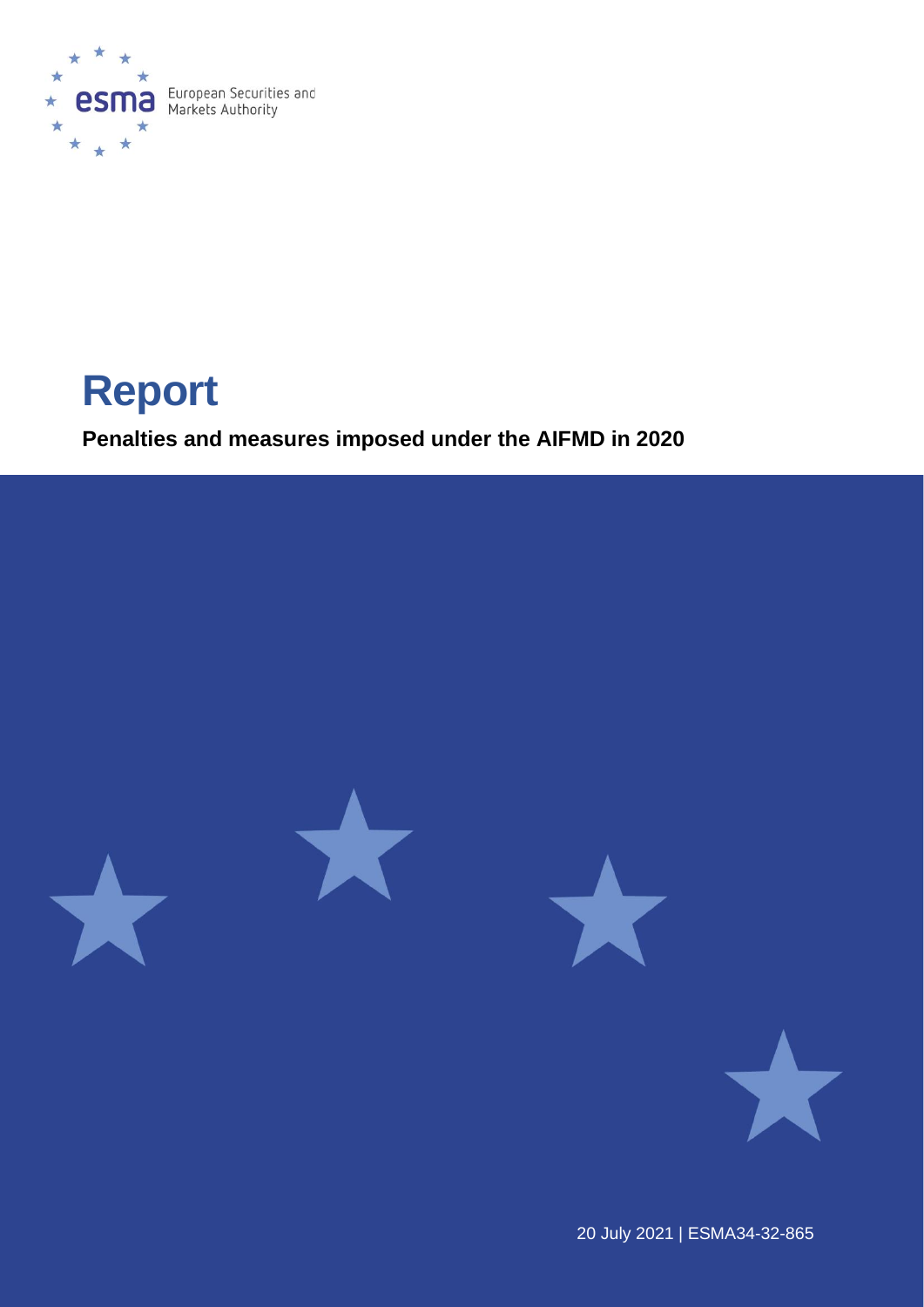

20 July 2021 ESMA34-32-865

# **Table of Contents**

| $\mathbf{1}$ |     |                                                                                 |  |  |  |  |  |  |  |
|--------------|-----|---------------------------------------------------------------------------------|--|--|--|--|--|--|--|
| $\mathbf{2}$ |     | Background and relevant regulatory framework for reporting on AIFMD sanctions 4 |  |  |  |  |  |  |  |
| 3            |     |                                                                                 |  |  |  |  |  |  |  |
| 4            |     |                                                                                 |  |  |  |  |  |  |  |
| 5            |     |                                                                                 |  |  |  |  |  |  |  |
|              | 5.1 |                                                                                 |  |  |  |  |  |  |  |
|              | 5.2 | Overview penalties and measures imposed during 2020 by NCAs' Member States      |  |  |  |  |  |  |  |
| 6            |     | General observations on the use of the sanctioning tool by NCAs14               |  |  |  |  |  |  |  |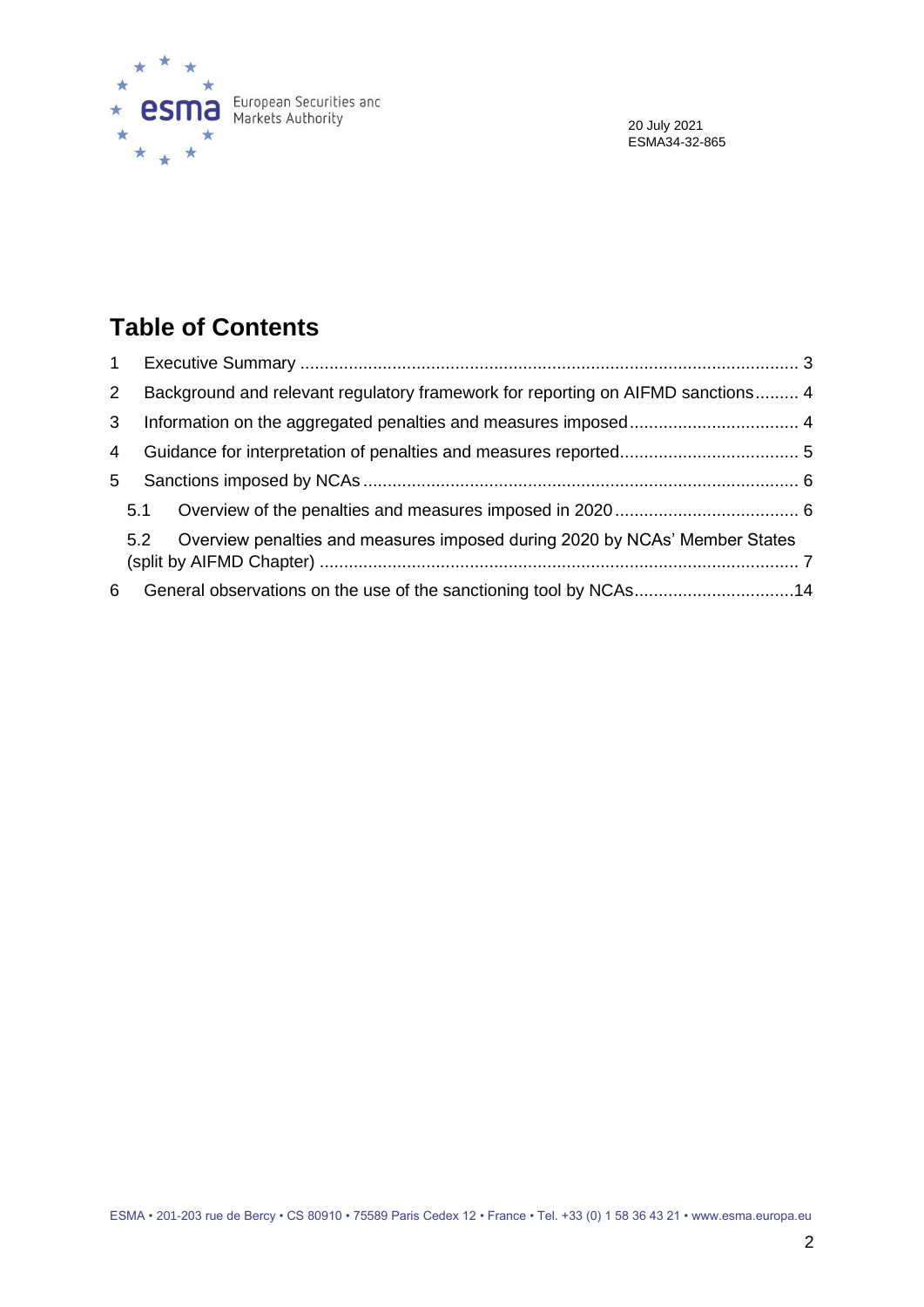

# <span id="page-2-0"></span>**1 Executive Summary**

### **Background**

ESMA is required to draw up an annual report on the application of administrative measures and imposition of penalties in the case of breaches of the provisions adopted in the implementation of Directive 2011/61/EU (AIFMD) in the different Member States pursuant to Article 48(3) AIFMD. This report contains information on the penalties and measures imposed by NCAs from 1 January 2020 to 31 December 2020.

Overall, 11 NCAs imposed a total of 61 penalties; the total aggregated value of financial penalties imposed amounted to around EUR 3,354,407. 12 NCAs imposed a total of 70 measures. 13 NCAs did not impose any sanction (penalty or measure) during this reference period.

Broadly, the data gathered under the sanction reports published so far<sup>1</sup> keeps evidencing that the sanctioning powers are not equally used among NCAs and, besides a few NCAs, the number and amount of sanctions issued at national level remains relatively low.<sup>2</sup>

Work will continue in the future (including by issuing the annual iterations of this report) to promote further convergence in the use of sanctioning powers by NCAs across the EU.

### **Next Steps**

The information reported to ESMA and included in this report will inform ESMA's ongoing work aimed at fostering supervisory convergence in the application of the AIFMD and contribute to ESMA's goal to develop a common EU outcome-focused supervisory and enforcement culture. An annual report will be issued for the future reporting periods.

<sup>1</sup> This is the second report published by ESMA concerning penalties and measures issued under the AIFMD. The AIFMD sanctions report published so far covers the reporting periods 2018-2020. ESMA has also published the UCITS Sanction Report for the reporting period 2016/2020. The 2020 UCITS Sanction Report was published concurrently to this report and is available on the ESMA website.

 $2$  For further information on the use of the sanctioning tool at national level, please refer to Section 6 of this report.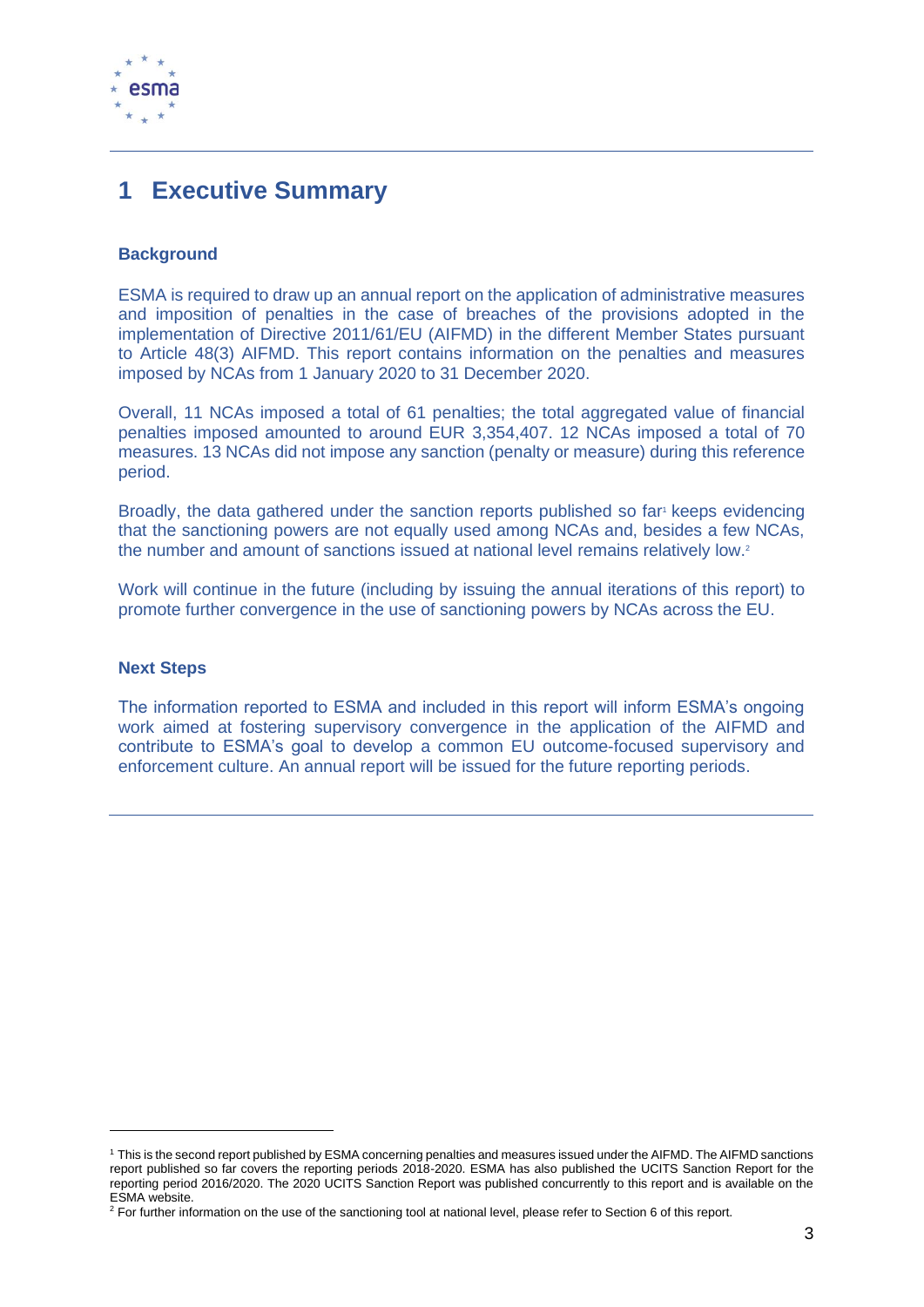

# <span id="page-3-0"></span>**2 Background and relevant regulatory framework for reporting on AIFMD sanctions**

- 1. This report is drafted pursuant to Article 48(3) of AIFMD. <sup>3</sup> According to this article, ESMA shall draw up an annual report on the application of administrative measures and imposition of penalties in the case of breaches of the provisions adopted in the implementation of the AIFMD in the different Member States. NCAs shall provide ESMA with the necessary information for that purpose.
- 2. This is the second report published by ESMA concerning penalties and measures issued under the AIFMD. 4
- 3. The information submitted by NCAs refer to all the penalties and measures imposed during the previous calendar year.

# <span id="page-3-1"></span>**3 Information on the aggregated penalties and measures imposed**

- 4. Article 48(1) of the AIFMD provides that "*Member States shall lay down the rules on measures and penalties applicable to infringements of the national provisions adopted pursuant to the Directive and shall take all measures necessary to ensure that those rules are enforced* […] [and] *shall ensure, in accordance with their national law, that the appropriate administrative measures can be taken or administrative penalties be imposed against the persons responsible where the provisions adopted in the implementation of the Directive have not been complied with*". According to the same provision, Member States shall also ensure that those measures are "*effective, proportionate and dissuasive*".
- 5. For the purpose of this report, only the penalties and measures issued under the AIFMD have been considered. Any infringement of delegated or implementing acts issued under that Directive or national provisions does not fall within the remit of the report, even where notified to ESMA by a relevant NCA.
- 6. While the above implies that the reported data does not allow to produce granular statistics based on it, ESMA deems that the 2020 data, read in conjunction with data on sanctions issued in previous years<sup>5</sup>, can provide a useful indication on the use of the sanctioning tool at national level.
- 7. The aggregated information contained in this report reflects the data submitted to ESMA by the NCAs.

 $3$  OJ L 302, 17.11.2009, p. 32.

<sup>4</sup> The 2018-2019 AIFMD sanctions report published by ESMA is available at the following link: [esma34-32-548\\_2018-](https://www.esma.europa.eu/sites/default/files/library/esma34-32-548_2018-2019_aifmd_sanctions_report.pdf) [2019\\_aifmd\\_sanctions\\_report.pdf \(europa.eu\)](https://www.esma.europa.eu/sites/default/files/library/esma34-32-548_2018-2019_aifmd_sanctions_report.pdf)

<sup>&</sup>lt;sup>5</sup> For the reporting period 2018-2019, see the AIFMD sanctions report mentioned in the previous footnote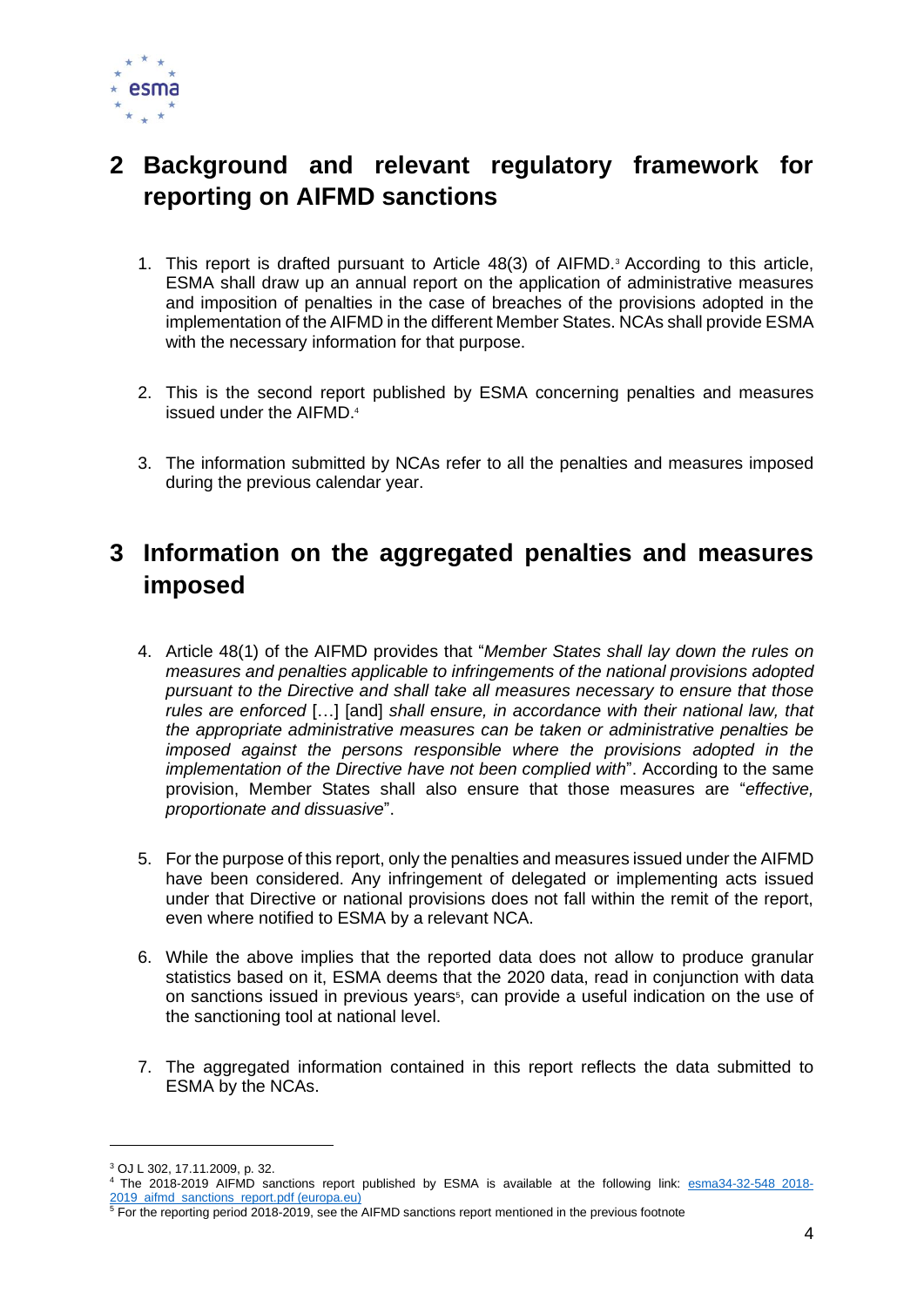

# <span id="page-4-0"></span>**4 Guidance for interpretation of penalties and measures reported**

- 8. The penalties imposed may cover more than one legislative provision, therefore the sum of penalties and measures disclosed in Section 5.2 of this report may not correspond to the total number/amount of penalties and total number of measures imposed as disclosed in Section 5.1.
- 9. If the relevant penalties/measures refer not only to breaches relating to one single article of the AIFMD, but also to another article of the AIFMD or other provisions (at EU and/or national level), and the relevant amounts cannot be disaggregated per article of the AIFMD which was infringed, the mention "AGGREGATED FIGURE" is added to each value in the annexes of this report.
- 10. The amount of penalties can be submitted in Euro or in the national currency, where this is different from the Euro. In the latter case, information on the equivalent value in Euro of the total amounts of penalties as well as the FX rate is also provided by NCAs.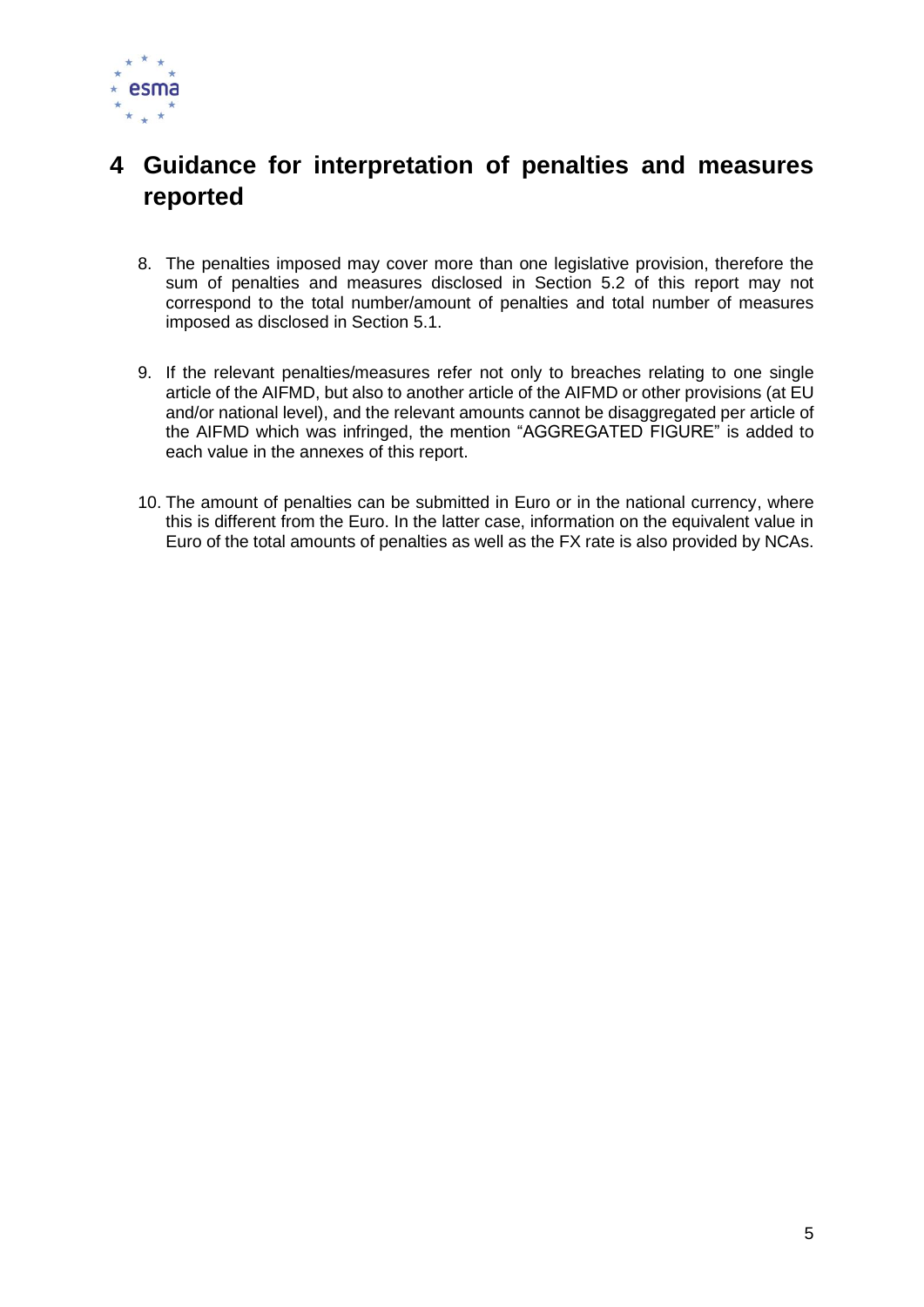

# <span id="page-5-0"></span>**5 Sanctions imposed by NCAs**

#### **NCAs' Member States Sanctions No sanctions imposed Total number of: Total aggregate amount**<br>**Properties number of financial penalties contains - penalties of financial penalties <sup>6</sup> - measures<sup>7</sup>** Austria 3 Belgium 2 EUR 35,000 Bulgaria X and the control of the control of the control of the control of the control of the control of the c Croatia de la contrada de la contrada de la contrada de la contrada de la contrada de la contrada de la contrada de la contrada de la contrada de la contrada de la contrada de la contrada de la contrada de la contrada de l Cyprus | X Czech<br>Republic  $\begin{array}{ccc} 9 & 9 & CZK 700,000\end{array}$ **Denmark** Estonia X Finland  $\qquad \qquad \blacksquare$ France 1 1 3 EUR 20,000 Germany 2 Greece in the contract of the contract of the contract of the contract of the contract of the contract of the c Hungary 18 22 HUF 15,500,000 9 Ireland New York (1992) and the second state of the second state  $\lambda$ Italy 16 16 EUR 936,000 Latvia X Lithuania **X** Luxembourg 4 EUR 176,000 Malta X Netherlands X Poland 3 2 EUR 1,787,726 Portugal 1 4<br>
Romania 1 2 5 EUR 290,000<br>
Romania 2 5 EUR 17,109 Promania 2 2 5 EUR 17,109<br>Slovenia 1 1 EUR 3.450 Slovenia 1 1 1 EUR 3,450 Slovakia 1 1 EUR 20,000 Spain **X** Northern Section (Northern Section 1995) and the second section (Northern Section 1995) and  $\lambda$ Sweden in the second control of the second control of the second control of the second  $\lambda$ Liechtenstein 13 Norway 1 and 1 and 1 and 1 and 1 and 1 and 1 and 1 and 1 and 1 and 1 and 1 and 1 and 1 and 1 and 1 and 1 and 1  $\,$  ${\sf I}$ celand  ${\sf I}$   ${\sf X}$ **Total <sup>61</sup> <sup>70</sup> ~ EUR 3,354,407 <sup>13</sup> NCAs imposed no sanctions**

### <span id="page-5-1"></span>**5.1 Overview of the penalties and measures imposed in 2020**

<sup>&</sup>lt;sup>6</sup> As the penalties imposed may cover more than one legislative provision, the total number/amount of penalties disclosed in this Section may not correspond to the sum of the number/amount of penalties disclosed in Section 5.2.

 $^7$  As the measures imposed may cover more than one legislative provision, the total number of measures disclosed in this Section may not correspond to the sum of the number of measures disclosed in Section 5.2.

<sup>8</sup> Corresponding to EUR 26,672 (CZK/EUR= 0,038)

<sup>9</sup> Corresponding to EUR 42,450.63 (HUF/EUR=0,0027)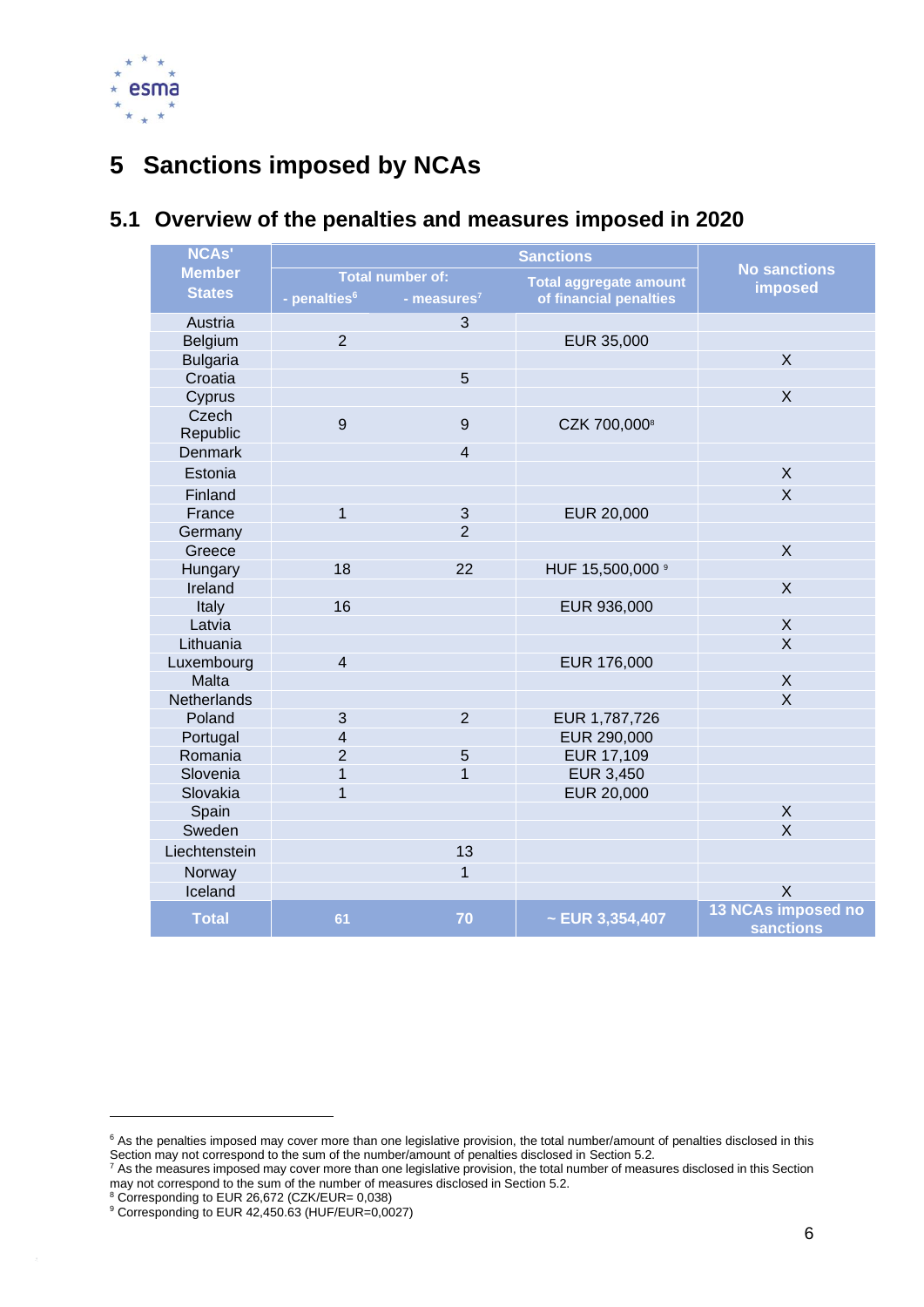

## <span id="page-6-0"></span>**5.2 Overview penalties and measures imposed during 2020 by NCAs' Member States (split by AIFMD Chapter)<sup>10</sup>**

| <b>AIFMD</b>                       | <b>AIFMD</b><br><b>Article</b> | <b>Penalties/</b><br><b>Measures</b> | <b>Slovakia</b>       | <b>Czech Republic</b> | <b>Belgium</b> | <b>Austria</b> | <b>France</b>         |
|------------------------------------|--------------------------------|--------------------------------------|-----------------------|-----------------------|----------------|----------------|-----------------------|
|                                    | Art. 3                         | <b>Number</b><br>of penalties        |                       |                       |                |                |                       |
|                                    |                                | Amount<br>of penalties               | <b>EUR</b><br>20,000* |                       |                |                |                       |
| <b>Chapter I</b><br>General        | Art $3(3)$                     | <b>Number</b><br>of penalties        |                       | 9                     | 2              |                |                       |
| <b>Provisions</b>                  |                                | Amount<br>of penalties               |                       | CZK 700,00011         | EUR 35,000     |                |                       |
|                                    | Art 4                          | Number<br>of penalties               |                       |                       |                |                | 1                     |
|                                    |                                | Amount<br>of penalties               |                       |                       |                |                | <b>EUR</b><br>20,000* |
|                                    |                                | <b>Number</b><br>of measures         |                       |                       |                |                | $1*$                  |
| <b>Chapter II</b><br>Authorisation | Art. 7                         | Number of<br>penalties               |                       |                       |                |                |                       |
| of AIFMs                           |                                | Amount of<br>penalties               | <b>EUR</b><br>20,000* |                       |                |                |                       |
|                                    | Art.<br>8(1)(a)<br>(e)         | Number of<br>measures                |                       |                       |                | $1*$           |                       |

 $10$  NCAs who have not imposed penalties/measures during the period are not reflected in this table.

 $11$  For the corresponding amount in Euro please refer to footnote 8.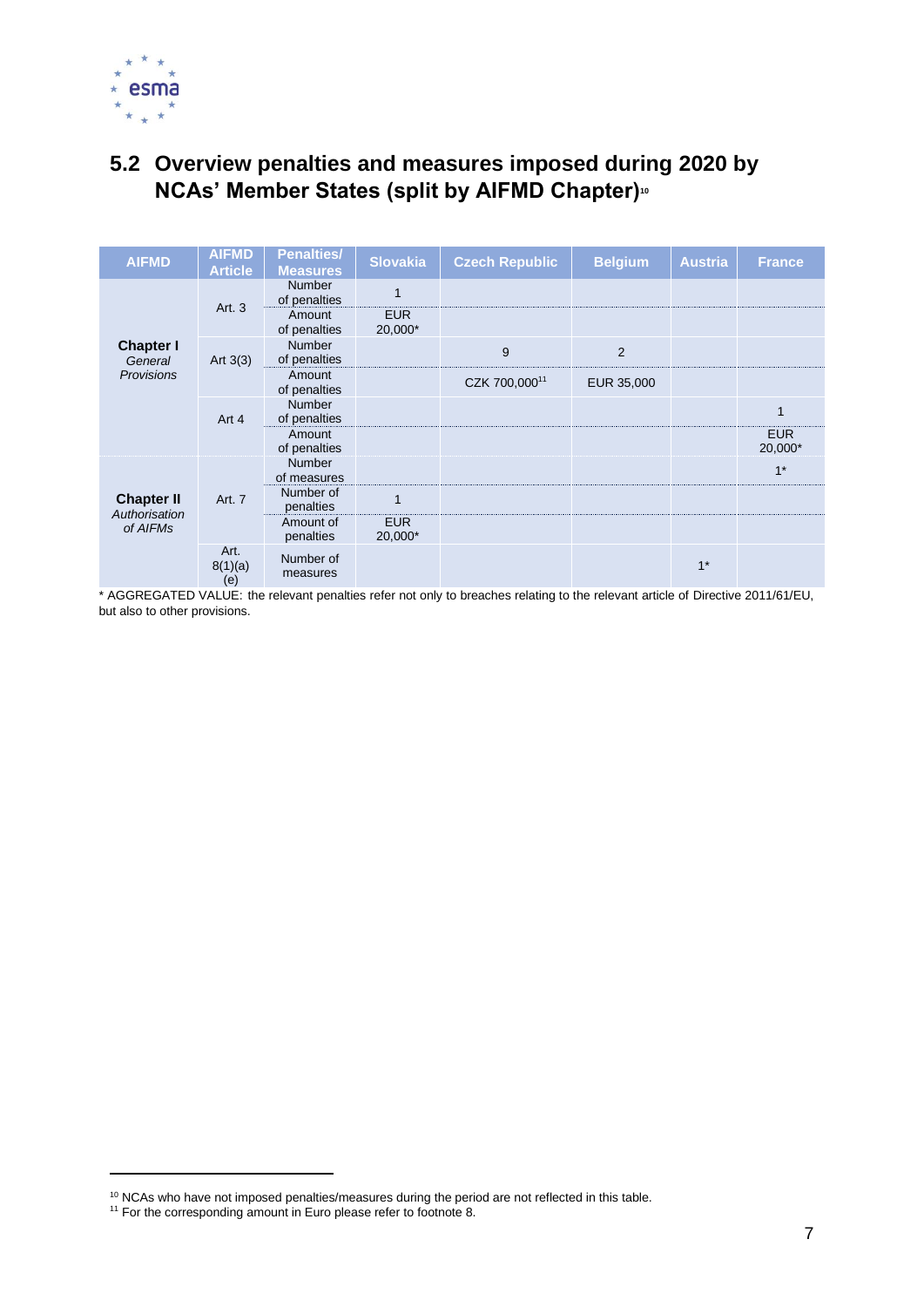

| <b>AIFMD</b>                                   | <b>AIFMD</b><br><b>Article</b> | <b>Penalties/</b><br><b>Measures</b> | <b>Germany</b> | <b>Czech Republic</b> | <b>Austria</b> | <b>Norway</b> | <b>Italy</b> |
|------------------------------------------------|--------------------------------|--------------------------------------|----------------|-----------------------|----------------|---------------|--------------|
|                                                | Art.<br>8(1)(c)                | Number of<br>measures                | $1*$           |                       |                |               |              |
|                                                |                                | Number of<br>measures                | $\mathbf{1}$   |                       |                |               |              |
|                                                | Art. 9                         | Number of<br>penalties               |                |                       |                |               | 3            |
|                                                |                                | Amount of<br>penalties               |                |                       |                |               | EUR 216,000* |
| <b>Chapter II</b><br>Authorisation<br>of AIFMs | Art.<br>9(3)(5)                | Number of<br>measures                |                |                       | $1*$           |               |              |
|                                                | Art.<br>11(a)                  | Number of<br>measures                |                |                       | $\mathbf{1}$   |               |              |
|                                                | Art.<br>11(c)                  | Number of<br>measures                |                | 9                     |                |               |              |
|                                                | Art.<br>11(e)                  | Number of<br>measures                |                |                       |                | $\mathbf{1}$  |              |
| <b>Chapter III</b><br>Operating                | Art. 12                        | Number of<br>measures                |                |                       |                |               |              |
| conditions for<br><b>AIFMs</b>                 | Art. 14                        | Number of<br>measures                |                |                       |                |               |              |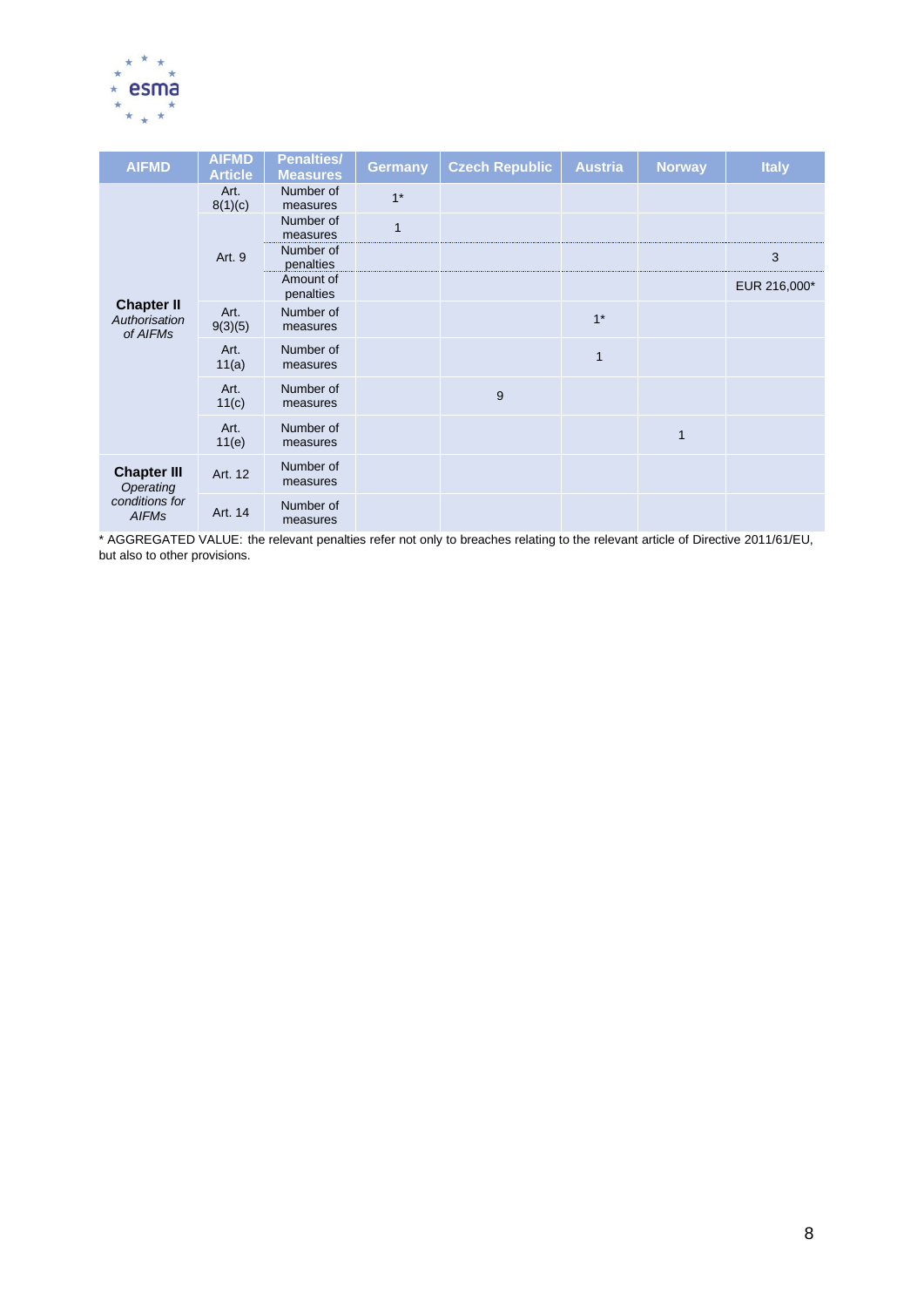

| <b>AIFMD</b>                   | <b>AIFMD</b><br><b>Article</b> | <b>Penalties/</b><br><b>Measures</b> | <b>Croatia</b> | <b>Poland</b>            | Luxembourg   | <b>Italy</b>          | <b>Hungary</b>                 | Romania               |
|--------------------------------|--------------------------------|--------------------------------------|----------------|--------------------------|--------------|-----------------------|--------------------------------|-----------------------|
| <b>Chapter</b>                 | Art.<br>9(5)                   | <b>Number</b><br>of measures         | $\mathbf{1}$   | $1*$                     |              |                       |                                |                       |
| Ш<br>Authorisati               | Art.<br>9(7)                   | Number<br>of measures                |                | $1*$                     |              |                       |                                |                       |
| on of<br><b>AIFMs</b>          | Art.                           | Number of<br>penalties               |                |                          | $\mathbf{1}$ |                       |                                |                       |
|                                | 10(1)                          | Amount of<br>penalties               |                |                          | EUR 8,500*   |                       |                                |                       |
|                                | Art. 12                        | Number of<br>penalties               |                |                          |              | 15                    |                                |                       |
|                                |                                | Amount of<br>penalties               |                |                          |              | <b>EUR</b><br>876,000 |                                |                       |
|                                | Art.<br>12(1)                  | Number<br>of measures                |                | $1*$                     |              |                       |                                |                       |
|                                |                                | Number of<br>penalties               |                | $\mathbf 2$              |              |                       |                                |                       |
|                                |                                | Amount of<br>penalties               |                | <b>EUR</b><br>1,354,338* |              |                       |                                |                       |
|                                |                                | Number of<br>measures                |                |                          |              |                       | $\mathbf{1}$                   |                       |
|                                | Art.<br>12(1)(a)               | Number of<br>penalties               |                |                          |              |                       |                                | $\mathbf{1}$          |
| <b>Chapter</b><br>$\mathbf{m}$ |                                | Amount of<br>penalties               |                |                          |              |                       |                                | <b>EUR</b><br>6,841,5 |
| Operating<br>conditions        | Art.                           | Number of<br>measures                |                |                          |              |                       | $\overline{2}$                 |                       |
| for AIFMs                      | 12(1)(b)                       | Number of<br>penalties               |                |                          |              |                       | $\mathbf{1}$                   |                       |
|                                |                                | Amount of<br>penalties               |                |                          |              |                       | <b>HUF</b><br>500,000*12       |                       |
|                                |                                | Number of<br>measures                |                |                          |              |                       | $\overline{2}$                 |                       |
|                                | Art.<br>12(1)(c)               | Number of<br>penalties               |                |                          |              |                       | $\overline{2}$                 |                       |
|                                |                                | Amount of<br>penalties               |                |                          |              |                       | <b>HUF</b><br>1,200,000*<br>13 |                       |
|                                |                                | Number of<br>measures                |                |                          |              |                       | $\overline{2}$                 |                       |
|                                | Art.                           | Number of<br>penalties               |                |                          |              |                       | 2                              |                       |
|                                | 12(1)(c)                       | Amount of<br>penalties               |                |                          |              |                       | <b>HUF</b><br>1,200,000*<br>14 |                       |

<sup>12</sup> Corresponding to EUR 1,369.37 (HUF/EUR=0,0027)

<sup>13</sup> Corresponding to EUR 3,286.5 (HUF/EUR=0,0027)

 $14$  For the corresponding amount in Euro please refer to footnote 13.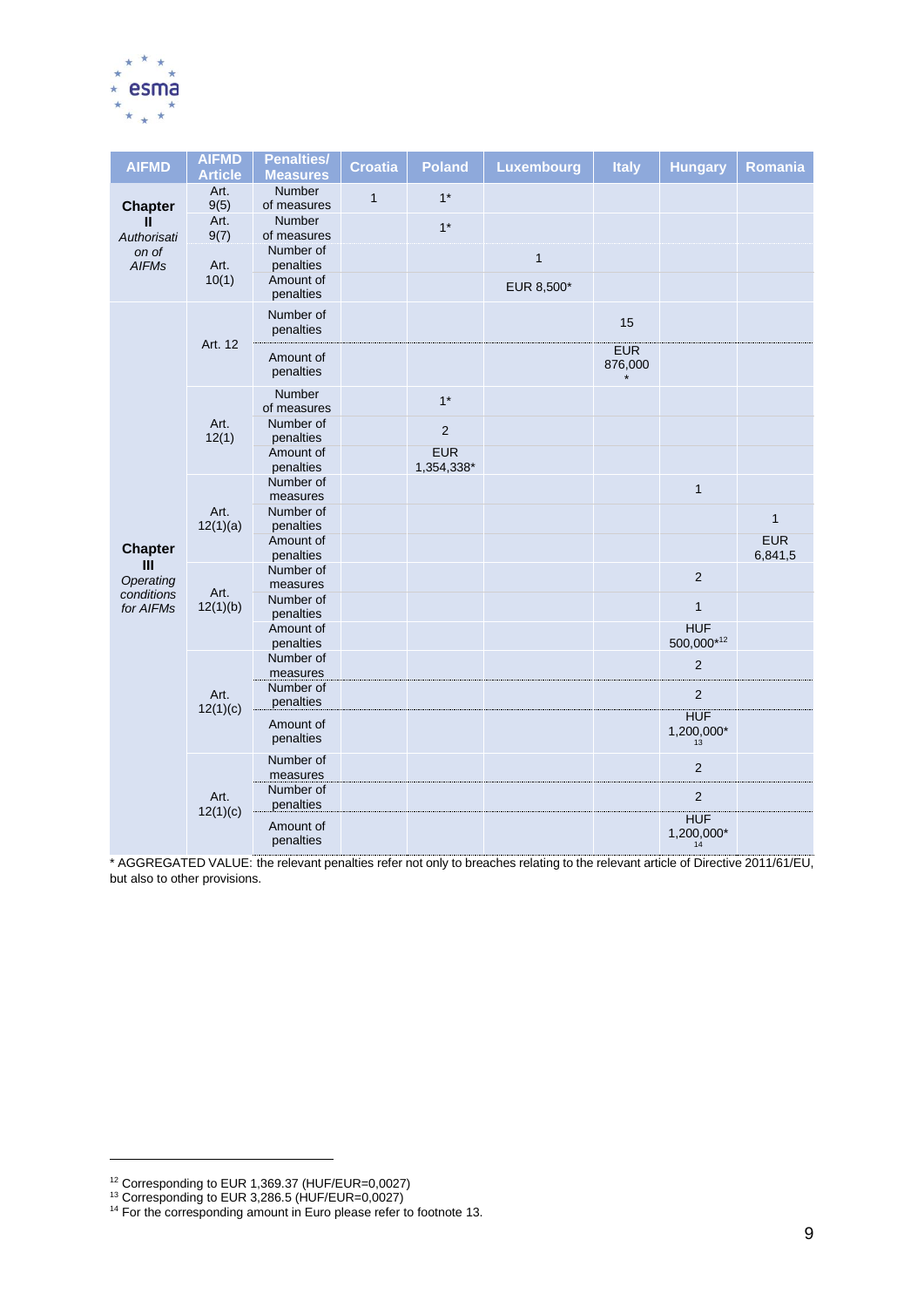

| <b>AIFMD</b>                                | <b>AIFMD</b><br><b>Article</b> | <b>Penalties/</b><br><b>Measures</b> | Romania                 | <b>Portugal</b>        | Luxembourg   | <b>Italy</b>          | <b>Hungary</b>                 | <b>Denmark</b> |
|---------------------------------------------|--------------------------------|--------------------------------------|-------------------------|------------------------|--------------|-----------------------|--------------------------------|----------------|
|                                             | Art.                           | Number of<br>penalties               | $\mathbf{1}$            | 3                      | $\mathbf{1}$ |                       |                                |                |
|                                             | 12(1)(e)                       | Amount of<br>penalties               | <b>EUR</b><br>10,268.21 | <b>EUR</b><br>190,000* | EUR 23,800*  |                       |                                |                |
|                                             |                                | Number of<br>penalties               |                         |                        |              | 5                     |                                |                |
|                                             | Art. 14                        | Amount of<br>penalties               |                         |                        |              | <b>EUR</b><br>480,000 |                                |                |
|                                             | Art.<br>14(1)                  | Number of<br>measures                |                         |                        |              |                       | $\mathbf{1}$                   |                |
|                                             |                                | Number of<br>measures                |                         |                        |              |                       | $\mathbf{1}$                   |                |
|                                             | Art.<br>14(1)(a)               | Number of<br>penalties               |                         | $\mathbf{1}$           | $\mathbf{1}$ |                       | 1                              |                |
|                                             |                                | Amount of<br>penalties               |                         | <b>EUR</b><br>100,000* | EUR 10,000*  |                       | <b>HUF</b><br>600,000*15       |                |
|                                             | Art.<br>14(2)                  | Number of<br>measures<br>Number of   |                         |                        |              |                       | $\overline{c}$                 |                |
|                                             |                                | penalties                            |                         |                        |              |                       | 2                              |                |
|                                             |                                | Amount of<br>penalties               |                         |                        |              |                       | <b>HUF</b><br>$3,000,000*$     |                |
|                                             | Art. 15                        | Number of<br>measures                |                         |                        |              |                       |                                | $\mathbf{1}$   |
| <b>Chapter III</b>                          |                                | Number of<br>penalties               |                         |                        |              | $\mathbf{1}$          |                                |                |
| Operating<br>conditions for<br><b>AIFMs</b> |                                | Amount of<br>penalties               |                         |                        |              | <b>EUR</b><br>41,000* |                                |                |
|                                             | Art.<br>15(2)                  | Number of<br>measures                |                         |                        |              |                       | 4                              |                |
|                                             |                                | Number of<br>penalties               |                         |                        | $\sqrt{2}$   |                       | 4                              |                |
|                                             |                                | Amount of<br>penalties               |                         |                        | EUR 32,300*  |                       | <b>HUF</b><br>4,000,000*<br>17 |                |
|                                             | Art.                           | Number of<br>penalties               |                         |                        | $\mathbf{1}$ |                       |                                |                |
|                                             | 15(3)(b)                       | Amount of<br>penalties               |                         |                        | EUR 23,800*  |                       |                                |                |
|                                             | Art.<br>15(3)(c)               | Number of<br>measures                | $1*$                    |                        |              |                       |                                |                |
|                                             |                                | Number of<br>measures                |                         |                        |              |                       | $\overline{2}$                 | $\mathbf{1}$   |
|                                             | Art. 16                        | Number of<br>penalties               |                         |                        |              |                       | $\mathbf{1}$                   |                |
|                                             |                                | Amount of<br>penalties               |                         |                        |              |                       | <b>HUF</b><br>1,000,000*       |                |
|                                             | Art.                           | Number of<br>penalties               |                         |                        | $\mathbf{1}$ |                       |                                |                |
|                                             | 16(1)                          | Amount of<br>penalties               |                         |                        | EUR 8,500*   |                       |                                |                |
|                                             | Art.<br>16(2)                  | Number of<br>measures                | $1*$                    |                        |              |                       |                                |                |

<sup>15</sup> Corresponding to EUR 1,643.25 (HUF/EUR=0,0027)

<sup>16</sup> Corresponding to EUR 8,216.25 (HUF/EUR=0,0027)

<sup>17</sup> Corresponding to EUR 10,955 (HUF/EUR=0,0027)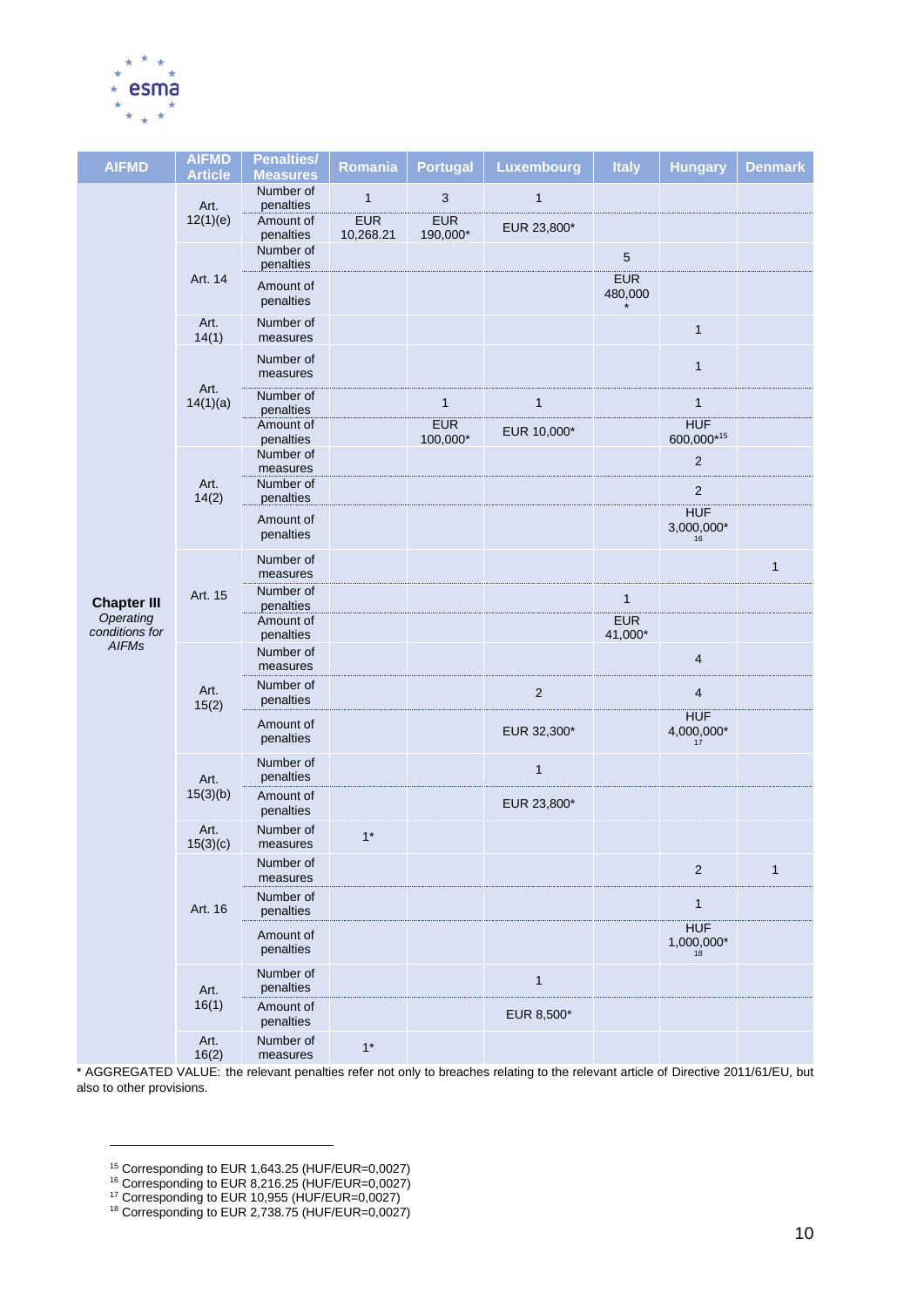

| <b>AIFMD</b>                    | <b>AIFMD</b><br><b>Article</b> | <b>Penalties/</b><br><b>Measures</b> | <b>Denmark</b> | <b>France</b> | <b>Italy</b>          | <b>Liechtenstein</b> | <b>Austria</b> | <b>Hungary</b>           |
|---------------------------------|--------------------------------|--------------------------------------|----------------|---------------|-----------------------|----------------------|----------------|--------------------------|
|                                 |                                | <b>Number</b><br>of measures         | $\mathbf{1}$   | $3^*$         |                       | $\overline{2}$       |                |                          |
|                                 | Art. 18                        | Number<br>of penalties               |                |               | 10                    |                      |                |                          |
|                                 |                                | Amount<br>of penalties               |                |               | <b>EUR</b><br>415,000 |                      |                |                          |
|                                 | Art.<br>18(1)                  | <b>Number</b><br>of measures         |                |               |                       |                      | $1*$           | 3                        |
| <b>Chapter III</b><br>Operating |                                | Number of<br>penalties               |                |               |                       |                      |                | $\overline{4}$           |
| conditions for<br><b>AIFMs</b>  |                                | Amount of<br>penalties               |                |               |                       |                      |                | <b>HUF</b><br>3,500,000* |
|                                 | Art. 19                        | <b>Number</b><br>of measures         | $\mathbf{1}$   |               |                       |                      |                | $\mathbf{1}$             |
|                                 |                                | Number of<br>penalties               |                |               |                       |                      |                | $\mathbf{1}$             |
|                                 |                                | Amount of<br>penalties               |                |               |                       |                      |                | <b>HUF</b><br>500,000*20 |
|                                 | Art.<br>19(2)                  | Number of<br>measures                |                |               |                       | 2                    |                |                          |

<sup>19</sup> Corresponding to EUR 9,585.63 (HUF/EUR=0,0027)

 $^{20}$  Corresponding to EUR 1,369.37 (HUF/EUR=0,0027)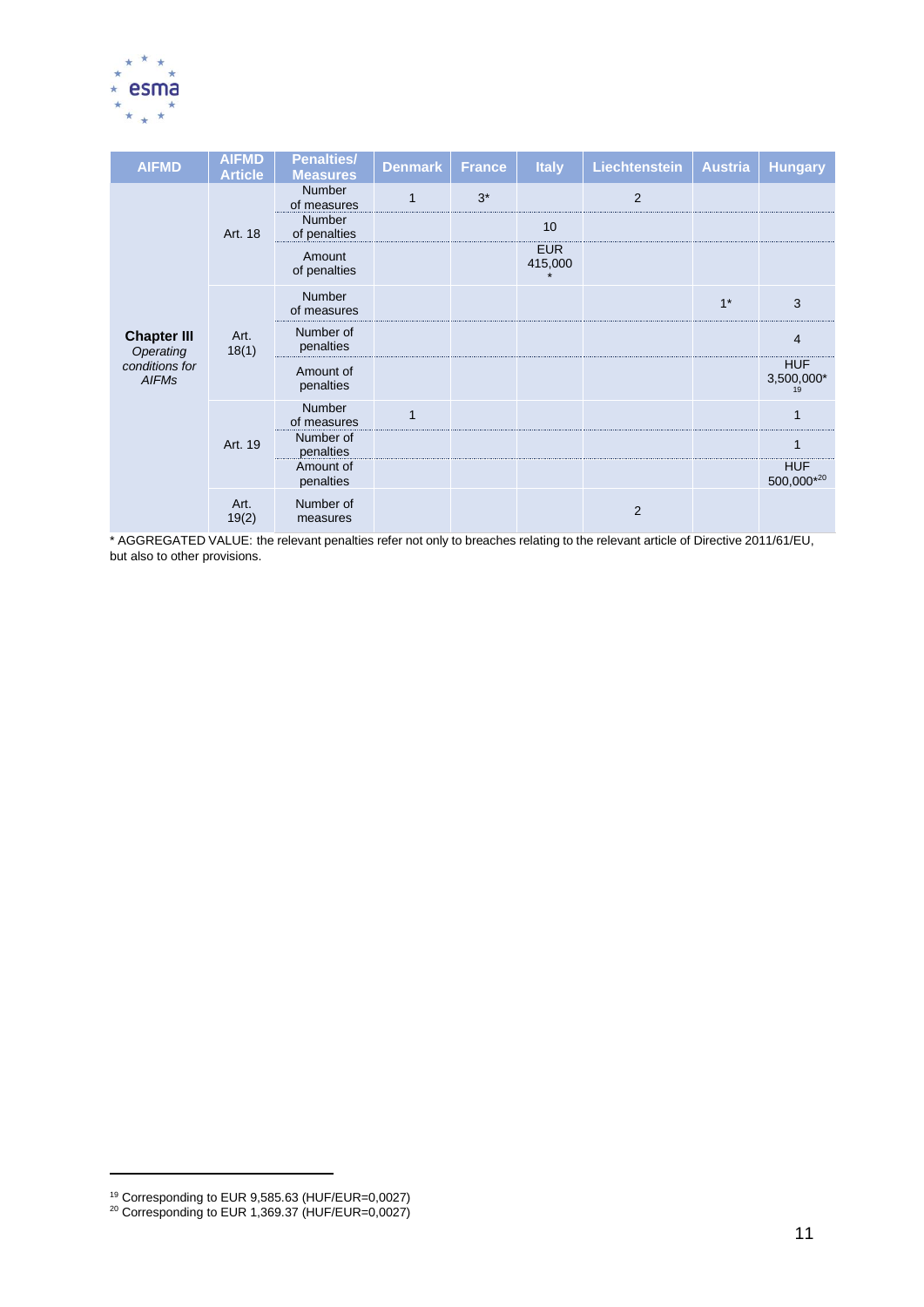

| <b>AIFMD</b>                    | <b>AIFMD</b><br><b>Article</b>   | <b>Penalties/</b><br><b>Measures</b> | <b>Poland</b>            | <b>Croatia</b> | Luxembourg   | <b>Portugal</b>       | <b>Hungary</b> | <b>Liechtenstein</b> |
|---------------------------------|----------------------------------|--------------------------------------|--------------------------|----------------|--------------|-----------------------|----------------|----------------------|
|                                 | Art.                             | Number of<br>penalties               |                          |                | $\mathbf{1}$ |                       |                |                      |
|                                 | 19(1)                            | Amount of<br>penalties               |                          |                | EUR 23,800*  |                       |                |                      |
|                                 |                                  | Number of<br>measures                | $1^*$                    |                |              |                       |                |                      |
|                                 | Art.<br>19(3)                    | Number of<br>penalties               | $\mathbf{1}$             |                |              |                       |                |                      |
|                                 |                                  | Amount of<br>penalties               | <b>EUR</b><br>433,388*   |                |              |                       |                |                      |
|                                 | Art.<br>19(4)(b)                 | Number of<br>measures                |                          | 4              |              |                       |                |                      |
|                                 |                                  | Number of<br>measures                | $1^*$                    |                |              |                       |                |                      |
| <b>Chapter III</b><br>Operating | Art.<br>20(1)                    | Number of<br>penalties               | $\sqrt{2}$               |                |              |                       |                |                      |
| conditions for<br><b>AIFMs</b>  |                                  | Amount of<br>penalties               | <b>EUR</b><br>1,300,164* |                |              |                       |                |                      |
|                                 | Art.<br>20(1)(f)                 | Number of<br>penalties               |                          |                | $\mathbf{1}$ |                       |                |                      |
|                                 |                                  | Amount of<br>penalties               |                          |                | EUR 10,000*  |                       |                |                      |
|                                 | Art. 21                          | Number of<br>penalties               |                          |                |              | $\mathbf{1}$          |                |                      |
|                                 |                                  | Amount of<br>penalties               |                          |                |              | <b>EUR</b><br>75,000* |                |                      |
|                                 | Art.<br>$21(7)$ -<br>(9)(a)(b)   | Number of<br>penalties               |                          |                | $\mathbf{1}$ |                       |                |                      |
|                                 | $(c)(e)-$<br>$(10) -$<br>(11)(c) | Amount of<br>penalties               |                          |                | EUR 133,700* |                       |                |                      |
|                                 | Art. 22                          | Number of<br>measures                |                          |                |              |                       | $\mathbf{1}$   |                      |
|                                 | Art.                             | Number of<br>penalties               |                          |                |              | $\mathbf{1}$          |                |                      |
| <b>Chapter IV</b>               | 22(1)                            | Amount of<br>penalties               |                          |                |              | <b>EUR</b><br>75,000* |                |                      |
| Transparency<br>requirements    | Art.                             | Number of<br>penalties               |                          |                |              | $\mathbf{1}$          |                |                      |
|                                 | 23(1)(d)                         | Amount of<br>penalties               |                          |                |              | <b>EUR</b><br>75,000* |                |                      |
|                                 | Art. 24                          | Number of<br>measures                |                          |                |              |                       |                | $\boldsymbol{9}$     |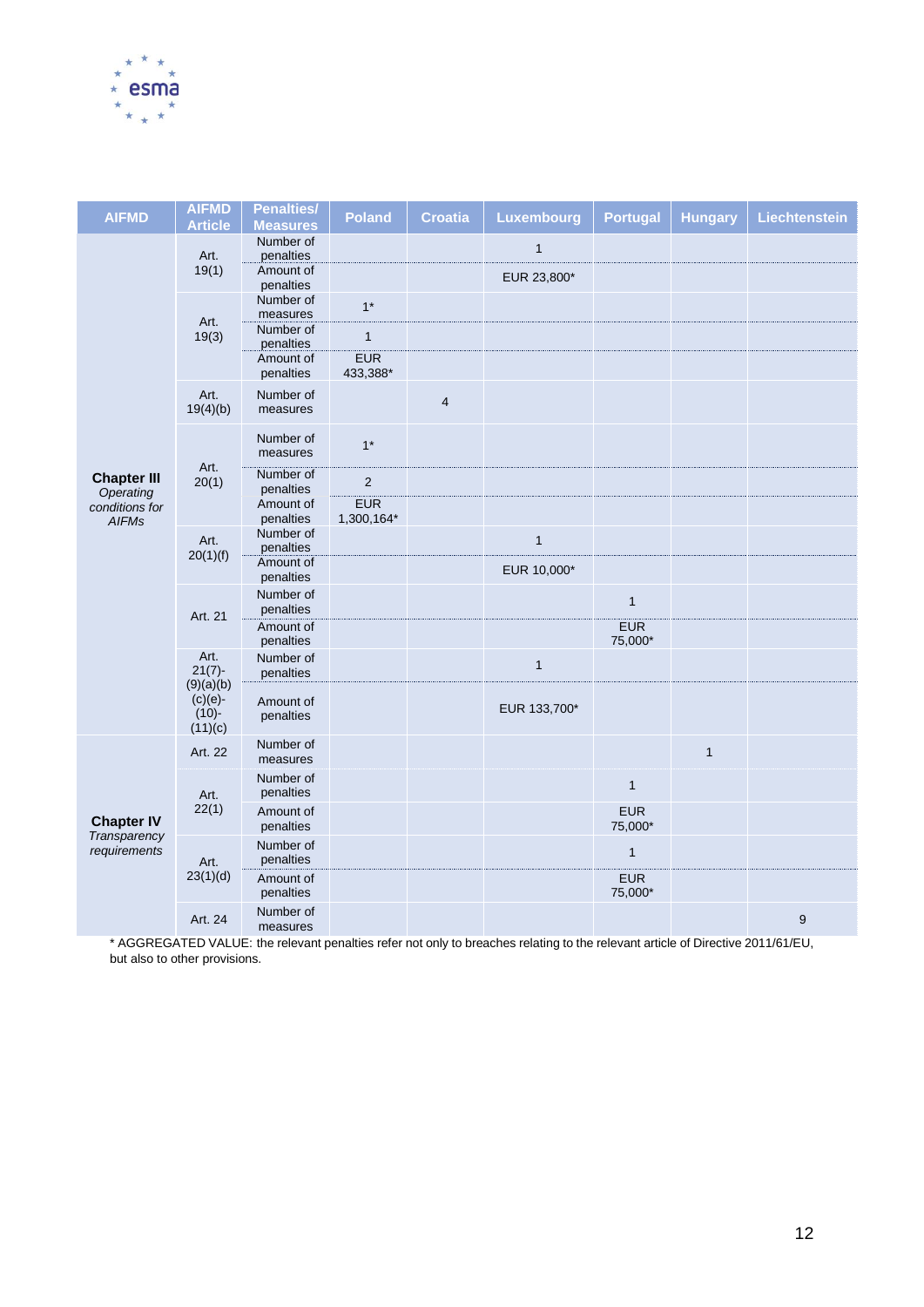

| <b>AIFMD</b><br><b>Directive</b>                                   | <b>AIFMD</b><br><b>Article</b> | <b>Penalties/</b><br><b>Measures</b> | <b>France</b> | Romania | <b>Slovenia</b> | <b>Germany</b> |
|--------------------------------------------------------------------|--------------------------------|--------------------------------------|---------------|---------|-----------------|----------------|
| <b>Chapter IV</b><br>Transparency<br>requirements                  | Art.<br>22(2)(e)(f)            | <b>Number</b><br>of measures         |               | $4*$    |                 |                |
| <b>Chapter VI</b><br><b>Rights of EU</b><br>AIFMS to<br>market and | Art. 31                        | Number<br>of penalties               | $\mathbf{1}$  |         |                 |                |
| manage EU<br>AIFS in<br>the Union                                  |                                | Amount<br>of penalties               | EUR 20,000*   |         |                 |                |
| <b>Chapter VII</b><br>Specific rules                               | Art. 35-36-                    | Number<br>of penalties               | $\mathbf{1}$  |         |                 |                |
| in relation to<br>third countries                                  | 39-40-42                       | Amount<br>of penalties               | EUR 20,000*   |         |                 |                |
|                                                                    |                                | Number<br>of measures                |               |         | $\mathbf{1}$    |                |
| <b>Chapter VIII</b><br>Marketing to<br>retail investors            | Art. 43                        | Number<br>of penalties               | $\mathbf{1}$  |         | $\mathbf{1}$    |                |
|                                                                    |                                | Amount<br>of penalties               | EUR 20,000*   |         | EUR 3,450       |                |
| <b>Chapter IX</b><br>Competent<br>authorities                      | Art. 46(2)(i)                  | Number<br>of measures                |               |         |                 | $1*$           |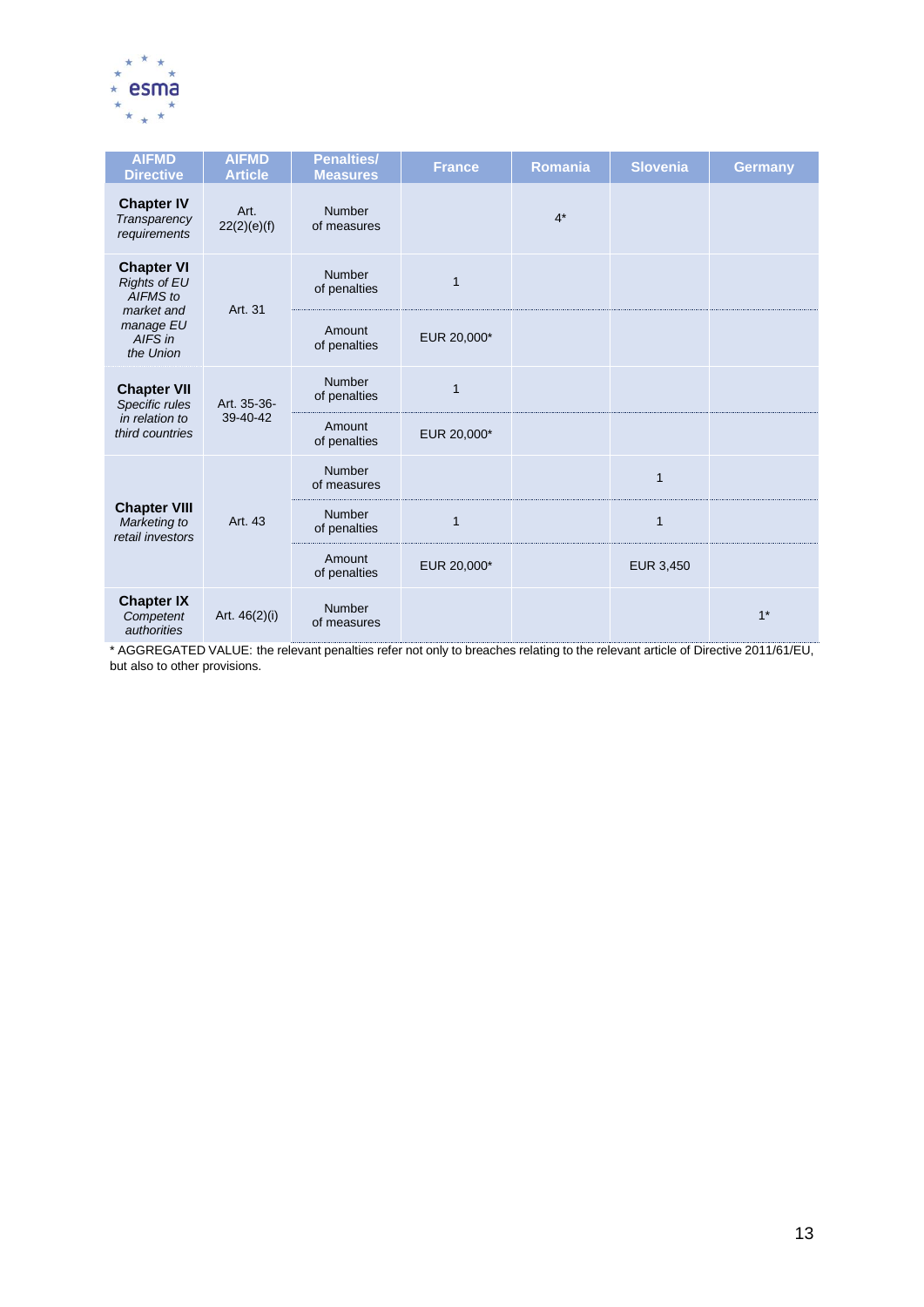

# <span id="page-13-0"></span>**6 General observations on the use of the sanctioning tool by NCAs**

- 11. Broadly, the data gathered under this report keeps evidencing that the sanctioning powers are not equally used among NCAs and, besides a few NCAs, the number and amount of sanctions issued at national level remains relatively low.
- 12. During the period 2018-2020, no sanctions (penalties or measures) were issued under the AIFMD in the following Member States:

### **Table 1: Member States where no sanctions were issued in 2018-2020**

|           | Member States where no sanctions were issued                              |
|-----------|---------------------------------------------------------------------------|
| 2018-2020 | Bulgaria, Estonia*, Greece, Ireland*, Latvia*, Lithuania, Sweden, Iceland |

\* Members States where no sanctions were issued under UCITS either during the reporting period 2016-2020

13. The below tables provide with an overview of aggregate figures on penalties issued under the AIFMD during the reporting periods 2018-2020:

### **Table 2: global overview of penalties issued by NCAs under the AIFMD in 2018-2020**

|      | Number of NCAs which issued<br>penalties | <b>Total number of</b><br><b>penalties</b> | Total amount of<br>penalties in $\epsilon^{21}$ |
|------|------------------------------------------|--------------------------------------------|-------------------------------------------------|
| 2018 | 11                                       | 63                                         | $-4,459,000$                                    |
| 2019 | 13                                       | 45                                         | $-9,000,000$                                    |
| 2020 | 11                                       | 61                                         | $-3,354,407$                                    |

14. While subtracting from the amount of penalties issued in 2018-2020 the highest single sanctions issued in that period, one may notice a very low amount of penalties issued (especially if compared to the total of  $~6,4$  trillion Euro of the total assets of AIFs domiciled in Europe<sup>22</sup>) as well as a declining trend in the amount of sanctions issued.

 $21$  Those amounts are mostly made up of high cumulative sanctions issued by some NCA, as follows:

 $2018$ : 1,017,000 € (IT), 2,465,000 € (PL);

 $2019: 4,135,000 \in (PL); 3,930,000 \in (FR).$ 

<sup>-</sup> 2020: 1,787,726 € (PL); 936,000 € (IT)

<sup>&</sup>lt;sup>22</sup> Source: EFAMA report available at 08 Quarterly Statistical Release Q4 2020 pdf (efama.org). For Estonia, Latvia and Lithuania, which are not included in the EFAMA report, ECB data as of 31/12/2020 was used instead. Data for Iceland was not available.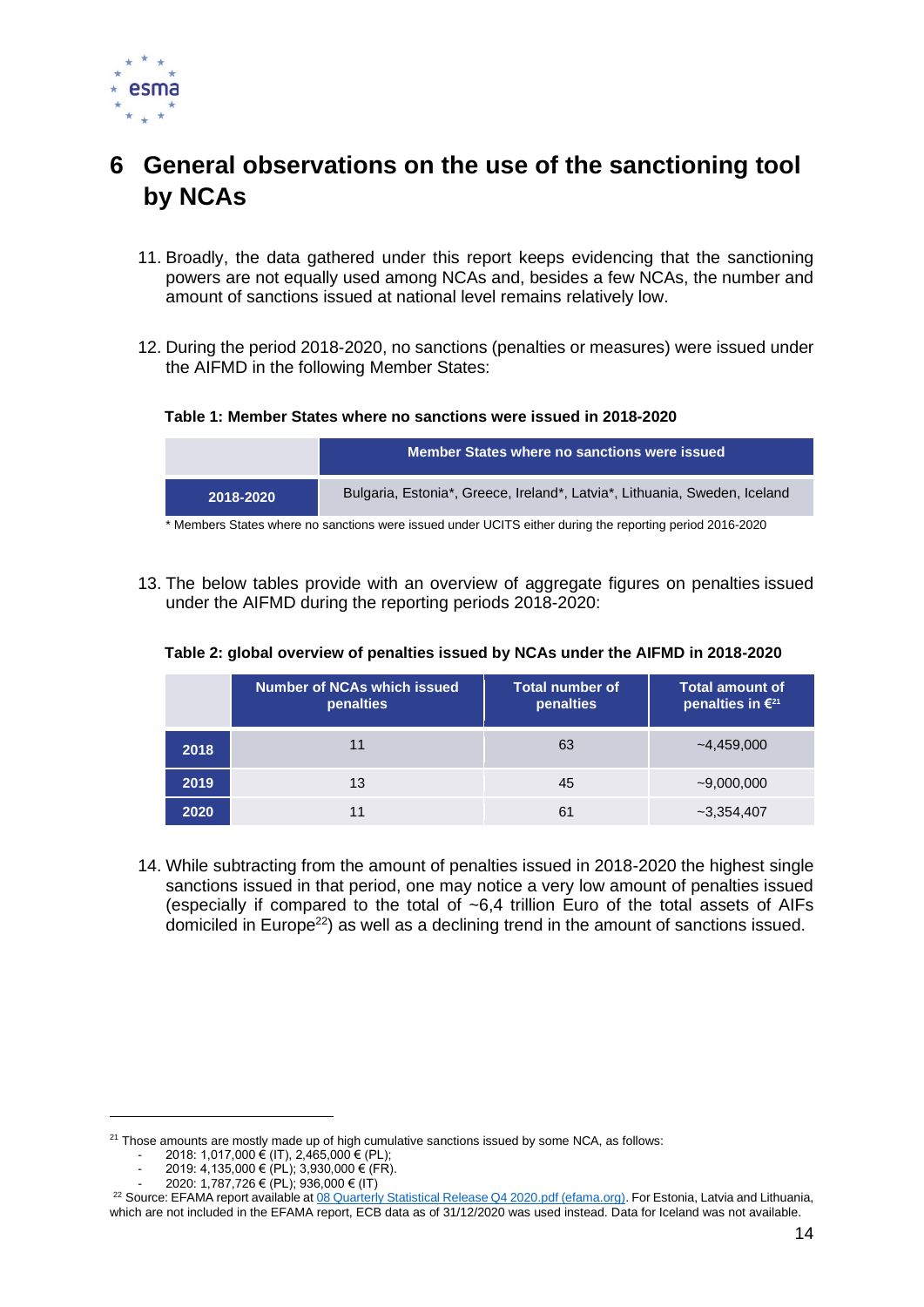

**Table 3: overview of the financial amount of penalties issued under the AIFMD in 2018- 2020 subtracting the highest single penalties<sup>23</sup>**

|      | Total amount of penalties in $\epsilon$<br>Α | Highest single penalty(ies) in €<br>B | (A-B) (amounts in €) |
|------|----------------------------------------------|---------------------------------------|----------------------|
| 2018 | $-4,459,000$                                 | $-3.482.000$                          | $-977,000$           |
| 2019 | $-9,000,000$                                 | $~1 - 8,065,000$                      | $-935,000$           |
| 2020 | $-3,354,407$                                 | $-2,723,726$                          | ~5630.681            |

### **Table 4: overview of penalties issued under the AIFMD in 2018-2020 by NCAs in relevant Member States ranked by total amount of financial penalties<sup>24</sup>**

| <b>Member State</b>   | <b>Number of</b><br>penalties | <b>Total amount of</b><br>financial penalties<br>(EUR million <sup>25</sup> ) | <b>Total net assets of AIFs</b><br>(Q4 2020) (EUR million) <sup>26</sup> |
|-----------------------|-------------------------------|-------------------------------------------------------------------------------|--------------------------------------------------------------------------|
| Poland                | 12                            | 8,388                                                                         | 34,512.2                                                                 |
| France                | $\,6\,$                       | 4,250                                                                         | 1,182,700.0                                                              |
| Italy                 | 23                            | 2,269                                                                         | 88,258.9                                                                 |
| Portugal              | 13                            | 1,165                                                                         | 11,583.6                                                                 |
| Luxembourg            | 10                            | 0,255                                                                         | 815,350.0                                                                |
| Hungary               | 10                            | 0,244                                                                         | 17,615.9                                                                 |
| <b>Czech Republic</b> | 24                            | 0,058                                                                         | 1,692.4                                                                  |
| <b>Belgium</b>        | $\overline{2}$                | 0,035                                                                         | 10,092.5                                                                 |
| Croatia               | $\mathfrak{S}$                | 0,035                                                                         | 586.2                                                                    |
| Spain                 | $\mathbf{1}$                  | 0,030                                                                         | 55,300.0                                                                 |
| Netherlands           | $\mathbf{1}$                  | 0,025                                                                         | 959,051.0                                                                |
| Slovakia              | $\overline{2}$                | 0,022                                                                         | 2,040.7                                                                  |
| Romania               | 3                             | 0,018                                                                         | 4,372.3                                                                  |
| Cyprus                | $\mathbf{1}$                  | 0,015                                                                         | 4,463.0                                                                  |
| Austria               | 3                             | 0,013                                                                         | 111,642.5                                                                |
| Slovenia              | $\overline{c}$                | 0,006                                                                         | 182.8                                                                    |

<sup>&</sup>lt;sup>23</sup> See footnote 21.

<sup>26</sup> See footnote 22.

 $^{24}$  The financial amount of penalties that can be issued by an NCA is regulated under national law and it is not harmonised at EU level.

 $25$  Figures below 1 million EUR are rounded up or down to the closest thousand of EUR.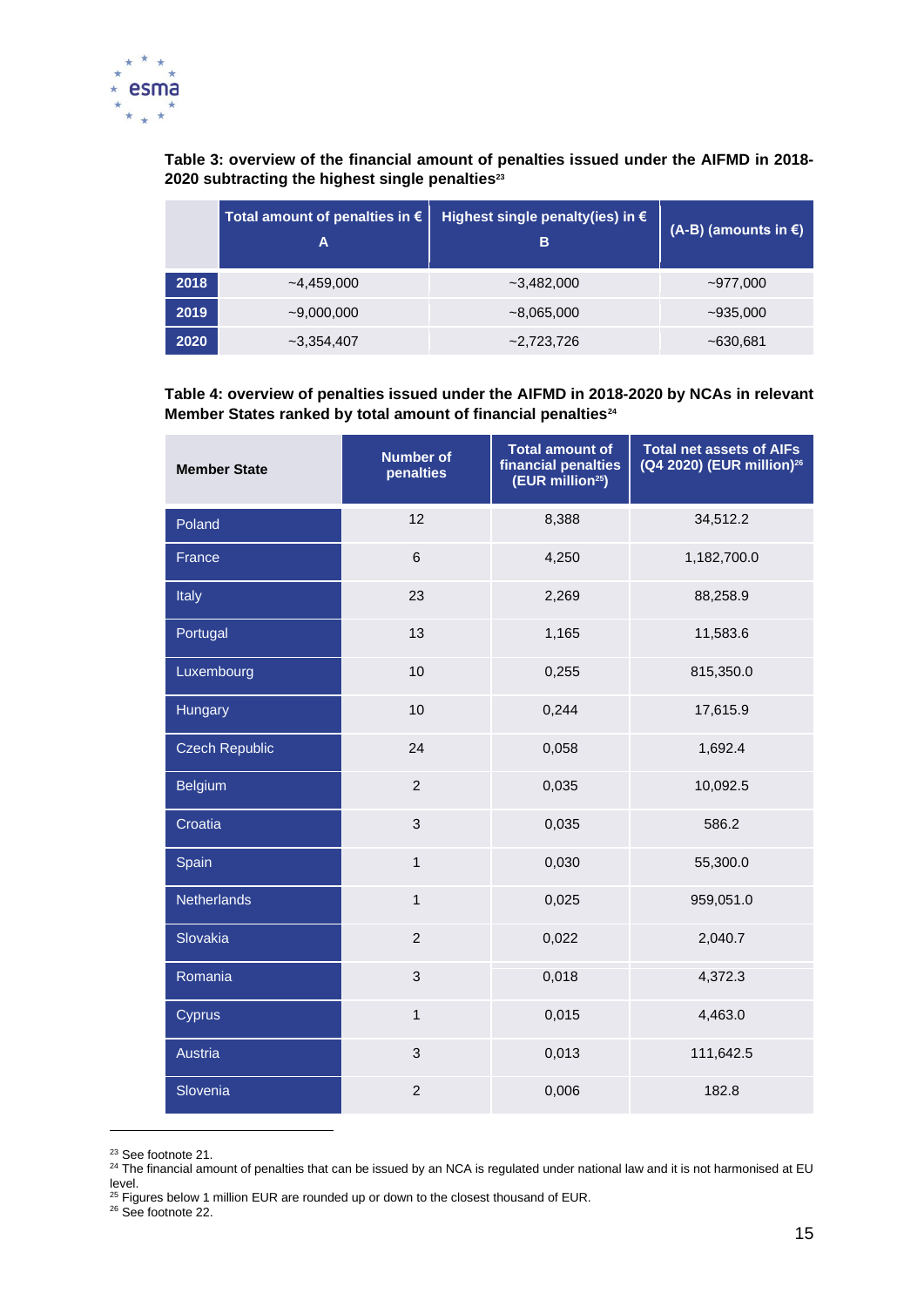

| Liechtenstein   | $\mathbf{1}$             | 0,004                    | 26,373.8                        |
|-----------------|--------------------------|--------------------------|---------------------------------|
| <b>Bulgaria</b> | $\overline{\phantom{0}}$ |                          | 8.2                             |
| Denmark         |                          |                          | 170,991.1                       |
| Estonia         | $\overline{\phantom{a}}$ | $\overline{\phantom{a}}$ | 1,146                           |
| Finland         |                          |                          | 15,491.2                        |
| Germany         | $\overline{\phantom{0}}$ | ٠                        | 2,093,239.8                     |
| Greece          | $\overline{\phantom{0}}$ |                          | 3,431.0                         |
| Ireland         | $\overline{\phantom{a}}$ | -                        | 796,122.0                       |
| Latvia          | $\overline{\phantom{a}}$ | -                        | 224                             |
| Lithuania       |                          |                          | 1,295                           |
| Malta           | $\overline{\phantom{0}}$ | ٠                        | 11,115.3                        |
| Sweden          | $\overline{\phantom{0}}$ | ٠                        | 24,574.6                        |
| Norway          | $\overline{\phantom{a}}$ | -                        | $\overline{\phantom{a}}$        |
| Iceland         | $\overline{\phantom{0}}$ |                          | N.A.                            |
| <b>Total</b>    | 169                      | EUR MILLION 16,83        | <b>EUR MILLION</b><br>6,443,456 |

15. During the period 2018-2020, no penalties were issued under the AIFMD in the following Member States:

### **Table 5: Member States where no penalties were issued in 2018-2020**

|           | Member States where no penalties were issued                                                                               |
|-----------|----------------------------------------------------------------------------------------------------------------------------|
| 2018-2020 | Bulgaria, Denmark*, Estonia*, Finland*, Germany*, Greece, Ireland*, Latvia*,<br>Lithuania, Malta, Sweden, Norway*, Iceland |

\* Members States where no penalties were issued under UCITS either during the reporting period 2016-2020

16. In order to put the data gathered into context, the below charts provide an overview of the proportion of the net assets of the EU AIF industry per Member States (Chart 1) and the proportion of the total amount of financial penalties issued under the AIFMD in 2018-2020 per Member States (Chart 2):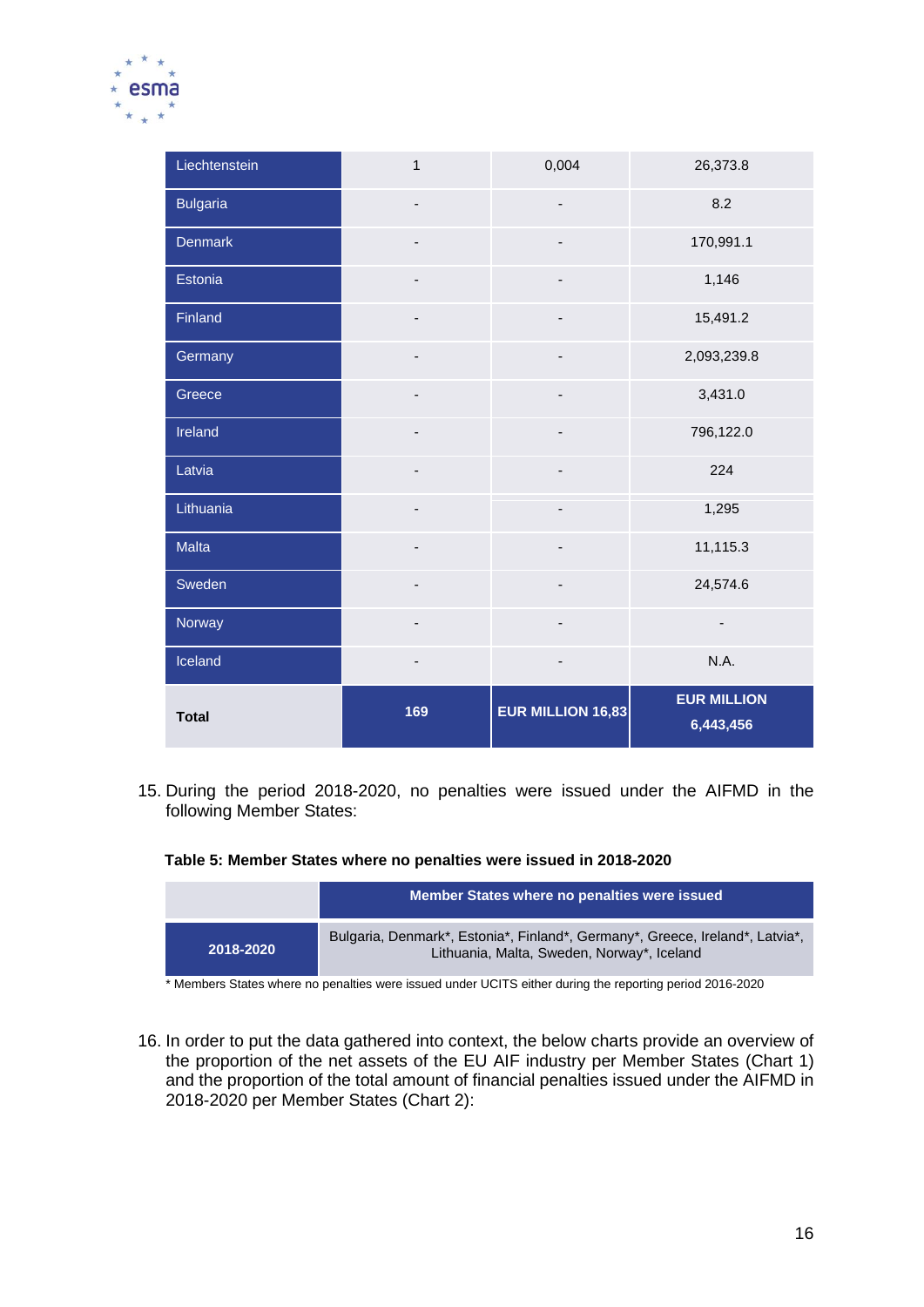



**Chart 1: Net assets of the EU AIF industry (end 2020 Q4) by country of domiciliation<sup>27</sup>**



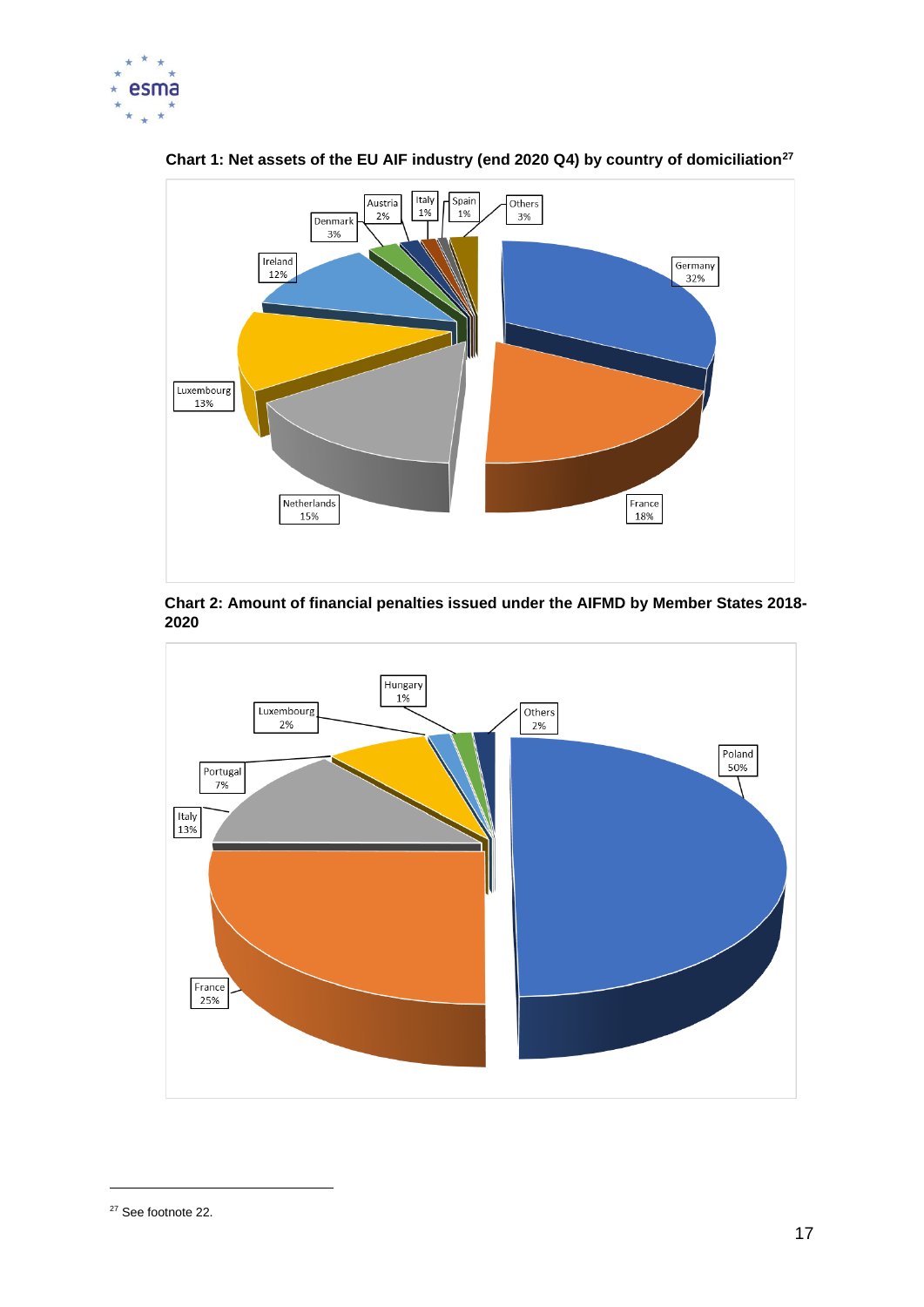

17. The below tables provide an overview of aggregated figures on measures issued under the AIFMD during the reporting periods 2018-2020:

|      | Number of NCAs which issued measures | <b>Total number of measures</b> |
|------|--------------------------------------|---------------------------------|
| 2018 | 10                                   | 34                              |
| 2019 | 12                                   | 42                              |
|      |                                      |                                 |

### **Table 6: global overview of measures issued by NCAs under the AIFMD in 2018-2020**

**Table 7: overview of measures issued under the AIFMD in 2018-2020 by NCAs in relevant Member States ranked by number of measures<sup>28</sup>**

| <b>Member State</b>   | <b>Number of measures</b> |
|-----------------------|---------------------------|
| Hungary               | 34                        |
| <b>Czech Republic</b> | 21                        |
| Liechtenstein         | 21                        |
| Romania               | 12                        |
| Croatia               | 11                        |
| <b>Denmark</b>        | 10                        |
| <b>Netherlands</b>    | 8                         |
| <b>Belgium</b>        | 5                         |
| France                | 5                         |
| Poland                | 5                         |
| Austria               | $\overline{4}$            |
| Slovenia              | 3                         |
| Germany               | $\overline{2}$            |
| Cyprus                | $\overline{1}$            |
| Finland               | $\mathbf{1}$              |
| <b>Malta</b>          | $\mathbf{1}$              |
| Portugal              | 1                         |

<sup>&</sup>lt;sup>28</sup> Member States whose NCAs who have not imposed measures during the period 2018-2020 are not reflected in this table.